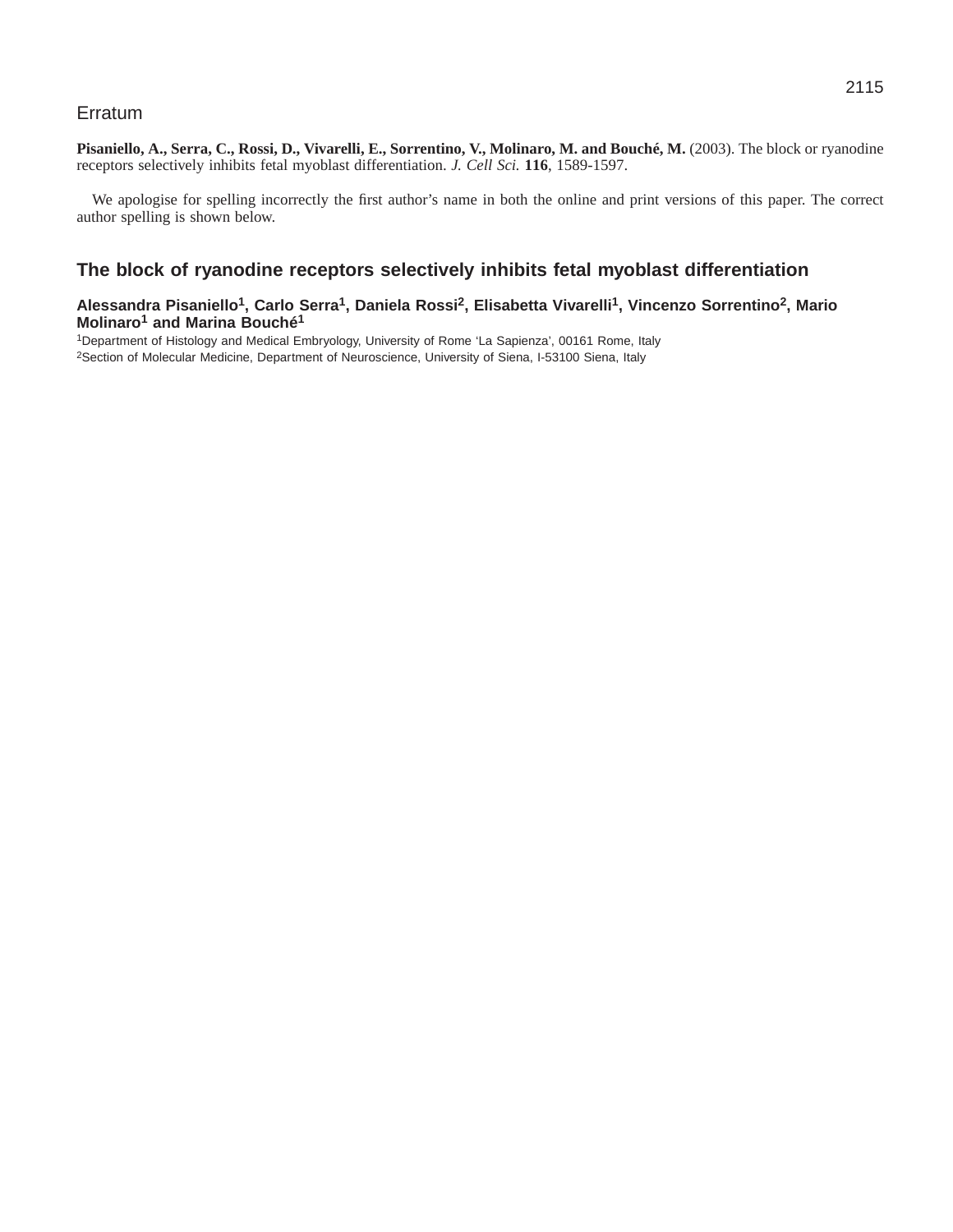# **The block of ryanodine receptors selectively inhibits fetal myoblast differentiation**

**Alessandro Pisaniello1, Carlo Serra1, Daniela Rossi2, Elisabetta Vivarelli1, Vincenzo Sorrentino2, Mario Molinaro1 and Marina Bouché1,\***

1Department of Histology and Medical Embryology, University of Rome 'La Sapienza', 00161 Rome, Italy 2Section of Molecular Medicine, Department of Neuroscience, University of Siena, I-53100 Siena, Italy \*Author for correspondence (e-mail: marina.bouche@uniroma1.it)

Accepted 7 January 2003 Journal of Cell Science 116, 1589-1597 © 2003 The Company of Biologists Ltd doi:10.1242/jcs.00358

## **Summary**

**Differentiation and morphogenesis of skeletal muscle are complex and asynchronous events that involve various myogenic cell populations and extracellular signals. Embryonic and fetal skeletal myoblasts are responsible for the formation of primary and secondary fibers, respectively, although the mechanism that diversifies their fate is not fully understood. Calcium transients appear to be a signaling mechanism that is widely utilized in differentiation and embryogenesis. In mature skeletal muscle, calcium transients are generated mainly by ryanodine receptors (type 1 and type 3), which are involved in excitation-contraction coupling. However, it is not clear whether the activity of these receptors is important for contractile activity alone or whether it may also play a role in regulating the differentiation/developmental processes. To clarify this point, we first examined the expression of the receptors during development. The results show that the expression of both receptors appears as early as E13 during limb muscle development and parallels the expression of skeletal myosin. The expression and the activity of both receptors is maintained in vitro by all myogenic cell populations isolated from different stages of development, including somitic, embryonic and fetal myoblasts and** **satellite cells. Blocking ryanodine receptor activity by using ryanodine inhibits in vitro differentiation of fetal myoblasts (judged by the expression of sarcomeric myosin and formation of multinucleated myotubes) but not of somitic or embryonic and satellite muscle cells. This block is caused by the transcriptional inhibition of markers characteristic of terminal differentiation, rather than commitment, as the expression of muscle regulatory factors is not impaired by ryanodine treatment. Taken together, the data reported in this paper demonstrate that, although calcium transients represent a general mechanism for the control of differentiation and development, multiple calciumdependent pathways may be relevant in different myogenic populations during development. Moreover, since fetal myoblasts are responsible for the formation of secondary fibers during development, and therefore for the building of the bulk of muscular mass, these results suggest that calcium release from ryanodine receptors plays a role in the histogenesis of mammalian skeletal muscle.** 

Key words: Ryanodine receptors, Myogenic differentiation, Muscle cell populations, Skeletal muscle development

#### **Introduction**

During limb muscle histogenesis in mammals, two classes of myoblasts, embryonic and fetal, populate the future muscle primordia and give rise, asynchronously, to primary and secondary fibers, respectively. In particular, embryonic myoblasts differentiate during the embryonic period of development (E13) into primary fibers; fetal myoblasts are not involved in primary fiber formation and, instead, differentiate into secondary fibers during the fetal period of development (E16). It is during the fetal period that satellite cells are first recognized as a separate myogenic cell population, responsible for post-natal fiber growth and regeneration (Cossu and Molinaro, 1987; Stockdale, 1992; Hauschka, 1994; Cossu et al., 2000). Moreover, although neuromuscular junctions are not yet mature, secondary fibers are, at this stage, able to spontaneously contract, even if only in an asynchronous manner that is insufficient for voluntary movement. This contractility may, however, be important for the maturation and assembly of myofibrils. This process may

resemble those produced by exercise in mature muscle that are needed for the maintenance of adequate muscular trophism.

In mature skeletal muscle fibers, nerve-induced plasma membrane depolarization activates intracellular responses, which in turn lead to myofibril contraction. This sequence of events, known as excitation-contraction coupling, requires dihydropyridine receptor (DHPR)-mediated activation of the calcium-release channel ryanodine receptor 1 (RyR1). Current models of skeletal muscle excitation-contraction coupling assume that the DHPR-coupled RyRs are directly controlled by membrane depolarization, and the uncoupled RyRs indirectly regulated by a calcium-induced calcium release (CICR) mechanism (Stern et al., 1997).

There are three RyRs (or calcium relased channels), all encoded by separate genes (Sutko and Airey, 1996; Sorrentino and Rizzuto, 2001). The skeletal muscle isoform type 1 (RyR1) and the cardiac isoform type 2 (RyR2) are essential for excitation-contraction coupling in skeletal and cardiac muscle,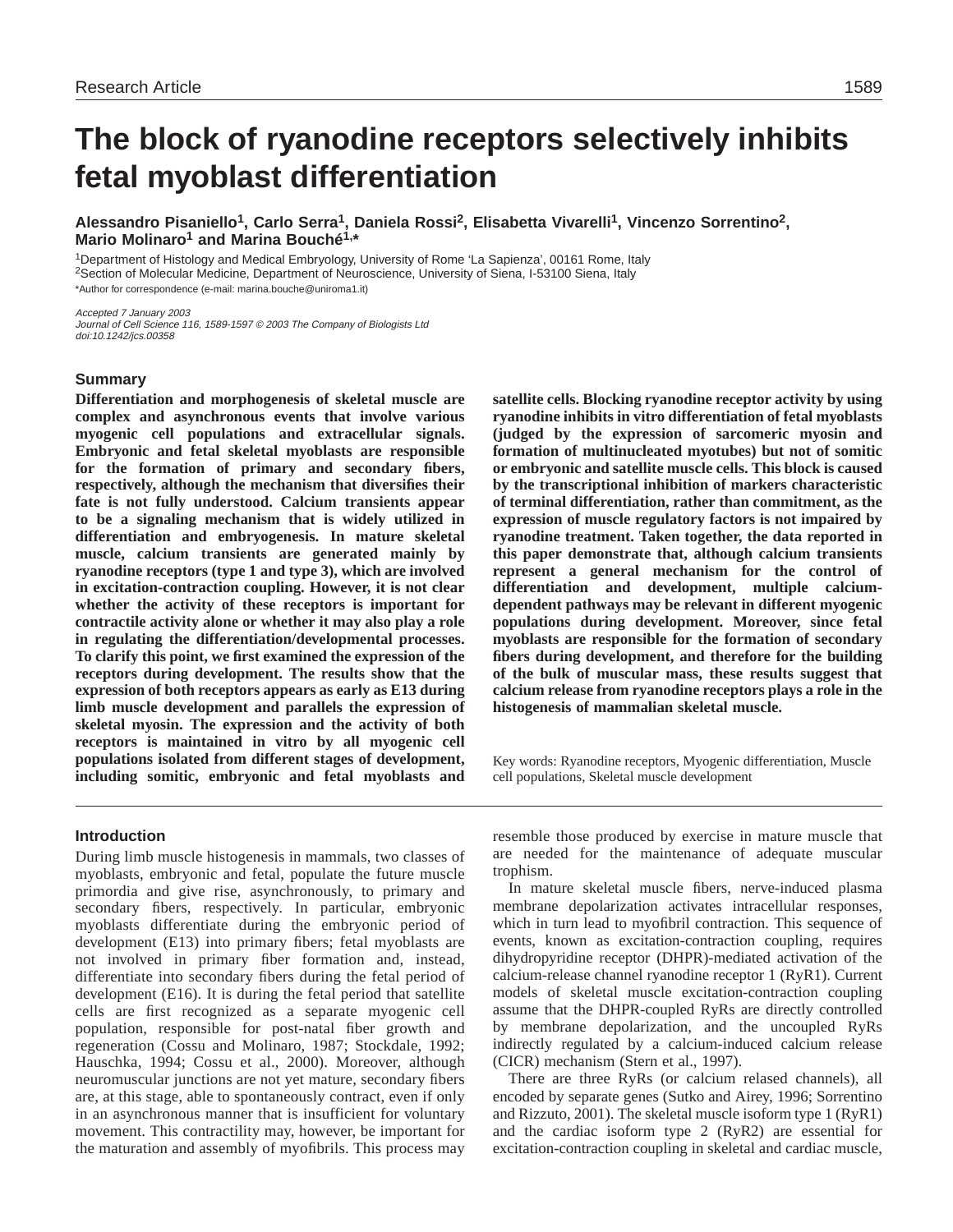#### 1590 Journal of Cell Science 116 (8)

respectively (Marks et al., 1989; Takeshima et al., 1989; Nakai et al., 1990; Otsu et al., 1990; Zorzato et al., 1990). The type 3 isoform (RyR3) is expressed in various tissues, including skeletal muscle (Giannini et al., 1992; Giannini et al., 1995; Giannini and Sorrentino, 1995). In mammalian skeletal muscle, the two isoforms RyR1 and RyR3 are differentially expressed both during late development and in different muscle types (Conti et al., 1996; Bertocchini et al., 1997; Tarroni et al., 1997). In fact, although RyR1 is expressed in all skeletal muscle in late developmental stages as well as in the adult, RyR3 is expressed in all skeletal muscle during late developmental stages and during the first two weeks after birth, after which it decreases, its expression in the adult being restricted to a few muscles.

The different roles played by these two receptors can be deduced from the phenotypes observed in knockout mice. RyR1-knockout mice die at birth from respiratory failure. In these mice, excitation-contraction coupling is lost, the muscular mass reduced and maturation of muscle fibers impaired, with signs of degeneration and central nuclei, all findings that indicate a central role for RyR1 in these functions (Takeshima et al., 1994). Lost of the excitation-contraction coupling mechanism in these mice, even though RyR3 is expressed, suggests that RyR3 is uncoupled from the voltage sensor and that its activity is dependent on different mechanisms, probably on a CICR mechanism (Sorrentino and Reggiani, 1999). By contrast, RyR3-knockout mice are viable and fertile, and their muscular mass does not appear to be decreased. However, the amount of force generated upon electrical stimulation is markedly lower in the skeletal muscle of a newborn than in that of wild-type mice, which is consistent with the pattern of expression of RyR3 in fetal and neonatal muscles (Bertocchini et al., 1997). In fact, it has recently been demonstrated that, at least during the peri-natal period of development, RyR3 plays a role in the amplification of the calcium signal, probably through a CICR mechanism (Yang et al., 2001). In agreement with this model, double knockout mice  $(RyR1^{-/-}/RyR3^{-/-})$  show a more severe phenotype, both in the impairment of calcium signalling and in the degeneration of muscle fibers (Ikemoto et al., 1997; Barone et al., 1998). In fact, the muscular mass in such mice is further reduced, myofibrils are less organized, the cross-striations are not well aligned and more muscle fibers show signs of degeneration and central nuclei when compared with the RyR1-knockout mice. It is unclear, however, whether the main cause of these defects is improper development or whether it is triggered degeneration.

The possible role of calcium release from RyRs during mammalian development has not yet been addressed. In embryonic *Xenopus* myocytes, calcium transients, generated by release from intracellular calcium stores, are essential during development for the construction of the contractile apparatus and proper somite maturation (Ferrari et al., 1996; Ferrari et al., 1998; Ferrari and Spitzer, 1999). In the present study we addressed the question of whether, during mammalian development, calcium release from the sarcoplasmic reticulum through RyRs is important for the contractile activity of the muscle fibers alone or whether it may also play a role in the differentiation/developmental process. To this purpose, we first determined the pattern of expression during early development of both RyR1 and RyR3 in the different populations of myogenic cells, and, second, we investigated whether the inhibition of RyRs activity interferes with the differentiation of muscle cells. We report here, by immunolocalization and western blot analysis, that RyRs and skeletal myosin (used as a differentiation parameter) are coexpressed as early as E13 in all differentiated muscle (e.g. limb, trunk and body wall). Moreover, muscle cells differentiating in culture, isolated from E9.5 somites (somitic myoblasts), E11 (embryonic myoblasts) and E16 (fetal myoblasts) limbs and from neonatal muscle (satellite cells), co-express both receptors upon differentiation. However, treatment of fetal myoblasts with 100-300 µM ryanodine, which is known to block channel activity, specifically inhibits myogenic differentiation, as measured by formation of multinucleated myotubes and expression of sarcomeric myosin. By contrast, ryanodine does not inhibit differentiation of embryonic myoblasts or somitic and satellite cells.

Taken together, these results suggest that the activity of RyRs plays a role in the histogenesis of mammalian skeletal muscle and that the inactivation of RyRs in knockout mice may account for the reduction in muscular mass. RyRs probably carry out this role through the inhibition of secondary myogenesis, without affecting primary myogenesis and regeneration.

## **Materials and Methods**

#### Microsomal vescicles preparation and western blot analysis

Skeletal muscle was dissected from mouse embryo limbs at different stages of development (E11, 13, 15 and 17), and microsomal fractions were prepared as previously described (Bertocchini et al., 1997). Muscle samples were homogenized in ice-cold buffer A (1 g of tissue in 5 ml of a solution containing 320 mM sucrose, 0.1 mM PMSF, 5 mM HEPES buffer pH 7.4) with a Dounce homogenizer. Homogenates were centrifuged at 10,000 *g* for 5 minutes at 4°C. Microsomal fractions were obtained by centrifugation at 100,000 *g* for 1 hour at 4°C. The pellets (microsomes) were resuspended in buffer A and stored at –80°C. Protein concentration was evaluated using Coomassie plus reagent (Pierce), according to the manufacturer's instructions.

For western blot analysis, 100 µg of microsomal proteins were loaded on a 5% SDS-PAGE. The gels were blotted onto nitrocellulose membranes (Schleicher & Schuell, Dassel, Germany) and probed with the appropriate specific antisera. Alkaline-phosphatase-conjugated goat anti-mouse IgG (NEN) and alkaline-phosphatase-conjugated goat anti-rabbit IgG (Zymed) were used as secondary antibodies, and detection was performed by means of the CDP-star method (NEN), according to the manufacturer's instructions.

#### Cell cultures

Somitic cells were prepared from E9.5 somites as previously described (Vivarelli and Cossu, 1986). The cells were cultured in Dulbecco's Modified Eagle's Medium (D-MEM, Hyclone) supplemented with 10% fetal calf serum (FCS, GIBCO) for 3 days. Embryonic and fetal muscle cells were prepared from E11 and E16 embryo limbs, respectively, as previously described (Zappelli et al., 1996). The cells were grown in D-MEM supplemented with 10% horse serum, HS (Euroclone, UK) and 3% chick embryo extract (EE) for 3 days. Mouse satellite cells (MSC) were prepared from 1-2 week post-natal mouse limbs as previously described (Cossu et al., 1983). The cells were grown in D-MEM supplemented with 20% HS and 5% EE. To induce differentiation, the cells were shifted to D-MEM supplemented with 5% HS and 1.25% EE for 3-5 days.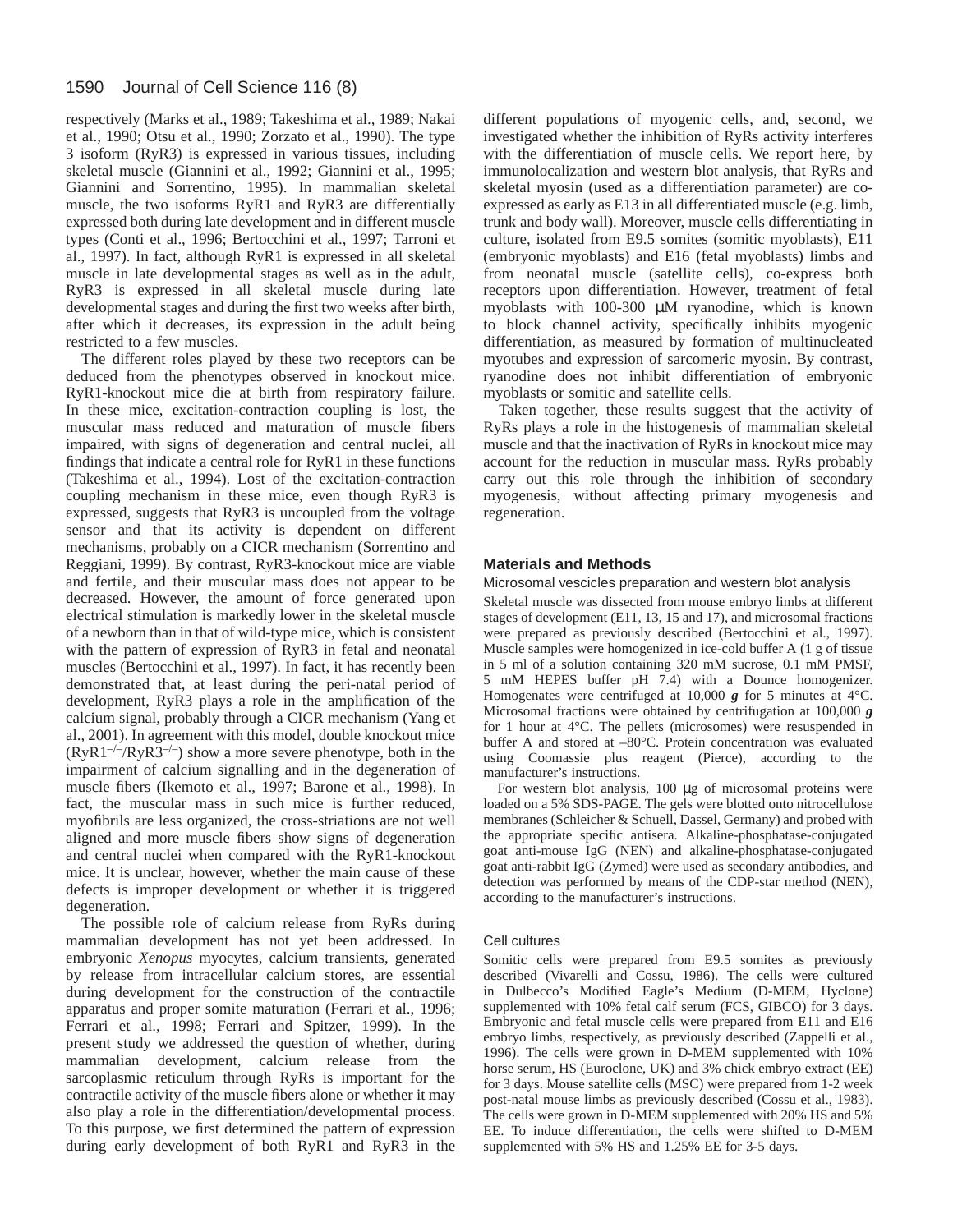At the time points indicated, ryanodine (100-300 µM, Sigma) was added to the medium. Cultures were either fixed and processed for immuno- or histo-chemical analysis, or extracted for western blot analysis.

#### Antisera and antibody

Several different primary polyclonal (pcAb) or monoclonal (mAb) antibodies were used in this study.

The RyR1- and RyR3-specific pcAb were developed against purified GST fusion proteins, as previously described (Giannini and Sorrentino, 1995). Specificity of these antisera was confirmed by western blot analysis of microsomal fractions from RyR1- or RyR3- HEK293 expressing cells. The MF20 mAb, which specifically recognizes all sarcomeric myosin heavy chains (MyHC), was provided by D. A. Fischman (CUMC, NYC, NY) (Bader et al., 1982). The F5D mAb, which recognizes myogenin, was provided by W. E. Wright (SWMC at Dallas, TX) (Wright et al., 1989). The mAb that specifically recognizes α-tubulin was purchased from Sigma-Aldrich as ascites fluid.

#### Tissue section preparation and immunofluorescence analysis

Cryosections were prepared from Embedding medium (Jung, Leica Instruments, Heidelburg) included tissue samples. The sections were rinsed in PBS and pre-incubated in 1% goat serum in PBS for 30 minutes at room temperature. The sections were then incubated with the appropriate anti-RyR antiserum (at a 1:100 dilution) together with the anti-myosin heavy-chain mAb MF20 overnight at 4°C and subsequently washed in PBS containing 1% BSA. Sections were then incubated with the FITC-conjugated goat anti-mouse (1:200), TRITCconjugated goat anti-rabbit (1:200) and Oechst (Sigma-Aldrich, St Louis, MO). Finally, slides were fixed in 4% paraformaldehyde and mounted in Tris buffer (pH 9.0) containing 60% glycerol.

Primary cultures were processed for immunofluorescence analysis as described above but were fixed in 4% paraformaldehyde prior to the addition of the primary antibody.

Cultures and slides were photographed under an epi-fluorescence Zeiss microscope.

#### Intracellular calcium measurements

Cells were loaded with 5 µM Fluo 3-AM (Calbiochem, La Jolla CA) in Krebs-Ringer-HEPES medium (125 mM NaCl, 5 mM KCl, 1.2 mM KH2PO4, 1.2 mM MgSO4, 2 mM CaCl2, 6 mM glucose and 25 mM HEPES, adjusted to pH 7.4 with NaOH) for 30 minutes at room temperature in the dark. The Fluo 3 fluorescence was recorded on an inverted stage microscope (Nikon) using a 63× objective. Fluo 3 was excited at 514 nm, images were acquired with a digital CCD camera (Princeton Instruments, Trenton NY) and calcium signalling was analyzed using computer software (Metamorph, Universal Imaging Corporation, West Chester, PA).

#### $β$ -gal staining

MLC3F-*LacZ* mice, where the *LacZ* reporter gene is under the control of the sarcomeric type 3 fast myosin light chain (MLC3F) promoter (Kelly et al., 1995), were provided by M. Buckingham (Pasteur Institute, Paris, France). Primary myogenic cells were cultured as above, fixed in 4% paraformaldehyde and processed for β-*gal* staining, as previously described (Kelly et al., 1995).

#### RT-PCR reactions

Total RNA was extracted from primary cultures using the Tryzol Reagent (Invitrogen Life Technologies, Grand Island, NY) according to the manufacturer's instructions. 100 ng of RNA were reversetranscribed and PCR-amplified using the Access RT-PCR system (Promega) according to the manufacturer's instructions. Reverse transcription was performed in a 50 µl reaction mixture, at 48°C for 45 minutes. Polymerase was then added to the reaction; the template was denatured at 94°C for 2 minutes and then PCR-amplified for 27 cycles, as follows: 30 seconds at 94°C, 1 minute at 60°C (62°C for MyHC and β-actin), 2 minutes at 68°C; finally, elongation was performed at 68°C for 7 minutes.

The following forward and reverse primers were used to amplify specific regions of the different RNAs: *myf5:* forward 5′-GAGCTG-CTGAGGGAACAGGTGGAGA-3′, reverse 5′-GTTCTTTCGGGA-CCAGACAGGGCTG-3′ (expected band 132 bp); *MyoD*: forward 5′-CACTACAGTGGCGACTCAGACGCG-3′, reverse 5′-CCTGGA-CTCGCGCACCGCCTCACT-3′ (expected band 144 bp); *myogenin*: forward 5′-CAACCAGGAGGAGCGCGATCTCCG-3′, reverse 5′- AGGCGCTGTGGGAGTTGCATTCACT-3′ (expected band 85 bp); *MyHC*: forward 5′-AGGGAGCTTGAAAACGAGGT-3′, reverse 5′- GCTTCCTCCAGCTCGTGCTG-3′ (expected band 260 bp); β*-*actin: forward 5′-GGTTCCGATGCCCTGAGGCTC-3′, reverese 5′-ACTT-GCGGTGCAGCATGGAGG-3′ (expected band 330 bp). Positive identification of the *MyHC* RT-PCR product was undertaken by *Sau96-I* digestion, used as an internal restriction site; positive identification of the *myf5*, *MyoD* and *myogenin* was undertaken by nested PCR using the following oligos, amplifying internal regions of the obtained PCR products: *myf5*: forward 5′-ACTATTACAGC-CTGCCGG-3′, reverse 5′-ATGCCGTCAGAGCAGTTG-3′; *MyoD*: forward 5′-AACTGCTCTGATGGCATG-3′, reverse 5′-TCGTAGCC-ATTCTGCCGC-3′; *myogenin*: forward 5′-GCTACAGAGGCGGG-GGCG-3′, reverse 5′-AGTTGCATTCACTGGGCA-3′.

An aliquot of each reaction was then loaded on a TAE-agarose gel containing ethidium bromide, and a digitized image was obtained using a CCD camera Detection System (Diana ll, Raytest).

#### **Results**

#### RyR1 and RyR3 are both expressed during early skeletal muscle development

In order to analyze the expression of RyRs during embryonic development, microsomal fractions were prepared from limb buds at different stages of development (E11, 13, 15 and 17)



**Fig. 1.** Expression of RyRs during limb development. (A) Western blot analysis of microsomal fractions prepared from hindlimbs from E11, 13, 15 and 17 reacted with the antisera specific to type 1 (top) or type 3 (bottom) RyRs, as indicated. (B) Western blot analysis of microsomal fractions prepared from HEK293 cells transfected with RyR1 or RyR3 expression vectors and incubated with the anti- RyR1 or RyR3 antibody, as indicated.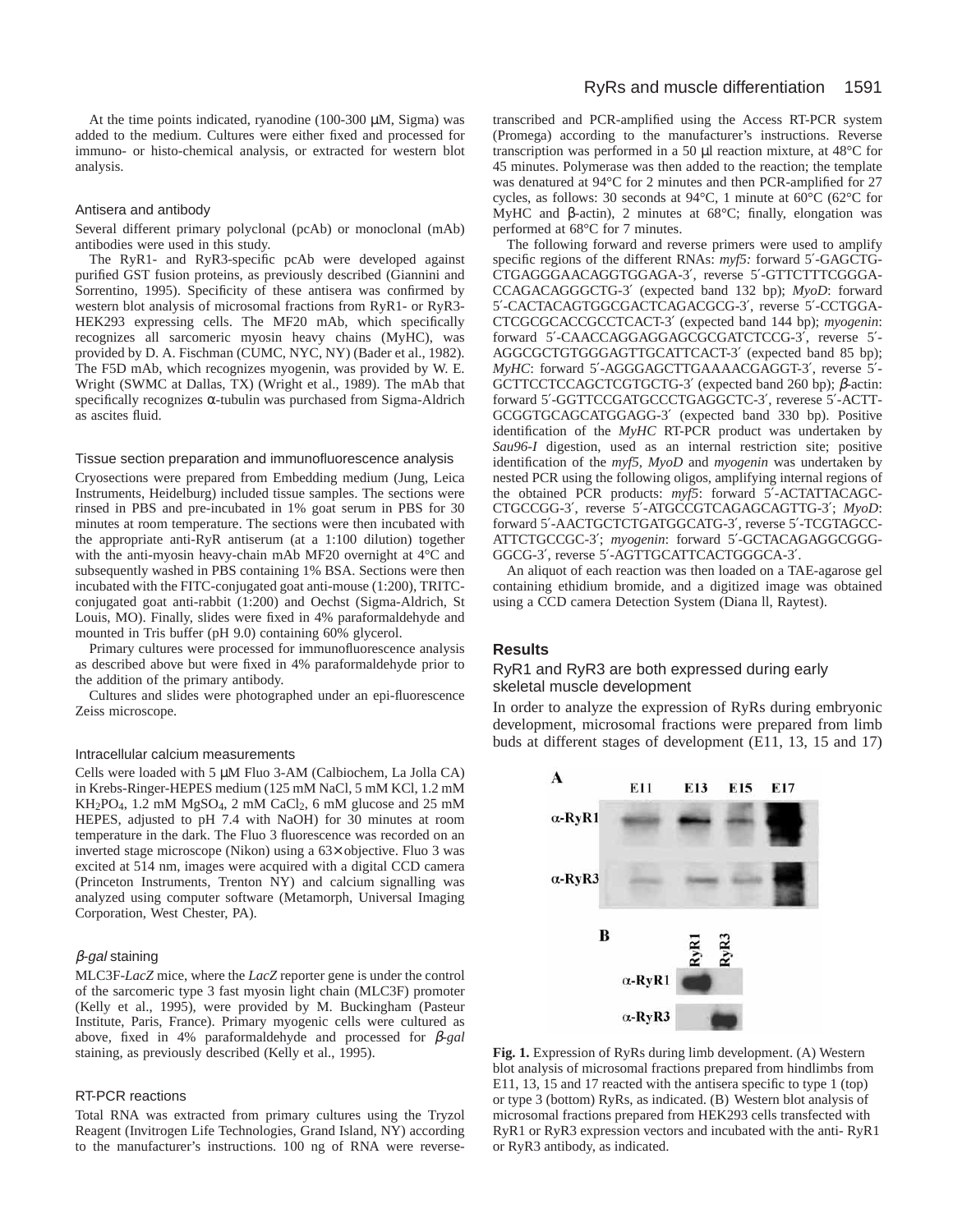#### 1592 Journal of Cell Science 116 (8)

for an initial screening. The expression of the three RyRs was then analyzed by western blot analysis using specific antisera to RyR1, RyR2 and RyR3. As shown in Fig. 1A, the expression of both RyR1 and RyR3 was detectable as early as the E11 limb bud stage and increased during development; no RyR2 expression was detectable in any of the samples (data not shown). The specificity of the antisera is shown in Fig. 1B.

To determine whether the expression of RyR1 and RyR3 parallels the onset of skeletal muscle differentiation during early development and whether the two receptors are coexpressed in the same fibers, cryosections of hindlimb and trunk from mouse embryos at different stages of development (E13, 15 and 17) were immunolabelled with specific antisera to RyR1 and RyR3*.* Muscle fiber differentiation was determined by double immunolabelling using the anti-MyHC antibody MF20. Immunofluorescence analysis demonstrated that both RyR1 and RyR3 are co-expressed in all myosinpositive fibers, in all the stages examined, as early as E13, as well as in all muscle areas (i.e. limb, trunk and body wall). Fig. 2 and Fig. 3 show double immunofluorescence analysis in E13 and E17 limbs. These results demonstrate that the expression of both RyRs parallels muscle fiber differentiation in vivo, in primary (E13) as well as in secondary (E17) fibers, regardless of metabolic and contractile activity. Immunolocalization of the receptors in cryosections from earlier stages of development (E9.5-E11) was not as clear, probably owing to interference in the antigen-antibody reaction due to the different procedure required for sectioning the embryo at that age (data not shown).

## RyR1 and RyR3 are both expressed in primary cultures of all myogenic cell populations

The expression of RyRs in isolated myogenic cell populations was tested using primary cell cultures from different stages of development. Somitic, embryonic, fetal and satellite muscle cells were isolated at different stages of development and **Fig. 3.**

Immunolocalization of RyRs in E17 limb muscle. Double immunofluorescence analysis of hind limb cryosections from E17 embryos; the same section was incubated with anti-RyR1 antiserum (A) and anti-MyHC antibody MF20 (B) or with anti-RyR3 antiserum (D) and MF20 (E). Phase contrast micrographs are also shown for each section  $(C,F)$ . Bar, 10 µm.



allowed to differentiate in culture. The cells were then fixed and RyR expression was analyzed by immunofluorescence. The differentiated status of the cells was determined by double immuno-fluorescence using the anti-MyHC MF20 antibody. RyR1 and RyR3 were detected in all cell populations and coexpressed with myosin. Moreover, RyRs expression was always restricted to myosin-positive cells (Figs 4 and 5).



**Fig. 4.** Immunolocalization of RyR1 in cultured skeletal muscle cells. Double immunofluorescence analysis of primary cultures prepared from E9.5 somites (somitic cells, A-C), E11 hind limbs (embryonic myoblasts, D-F), E16 hind limbs (fetal myoblasts, G-I) and 2-week-old mice (satellite cells, L-N). After differentiation (72 hours), the cells were fixed and reacted with an anti-RyR1-specific anti-serum (A,D,G,L) together with the anti-MyHC antibody MF20 (B,E,H,M). Phase contrast micrographs of each field are also shown (C,F,I,N). Bar, 10 µm.

**Fig. 2.**

Immunolocalization of RyRs in E13 limb muscle. Double immunofluorescence analysis of hind limb cryosections from E13 embryos; the same section was incubated with anti-RyR1 antiserum (A) and anti-MyHC antibody MF20 (B), or with anti-RyR3 antiserum (D) and MF20 (E). Phase contrast micrographs are also shown for each section (C,F). Bar, 10 µm.

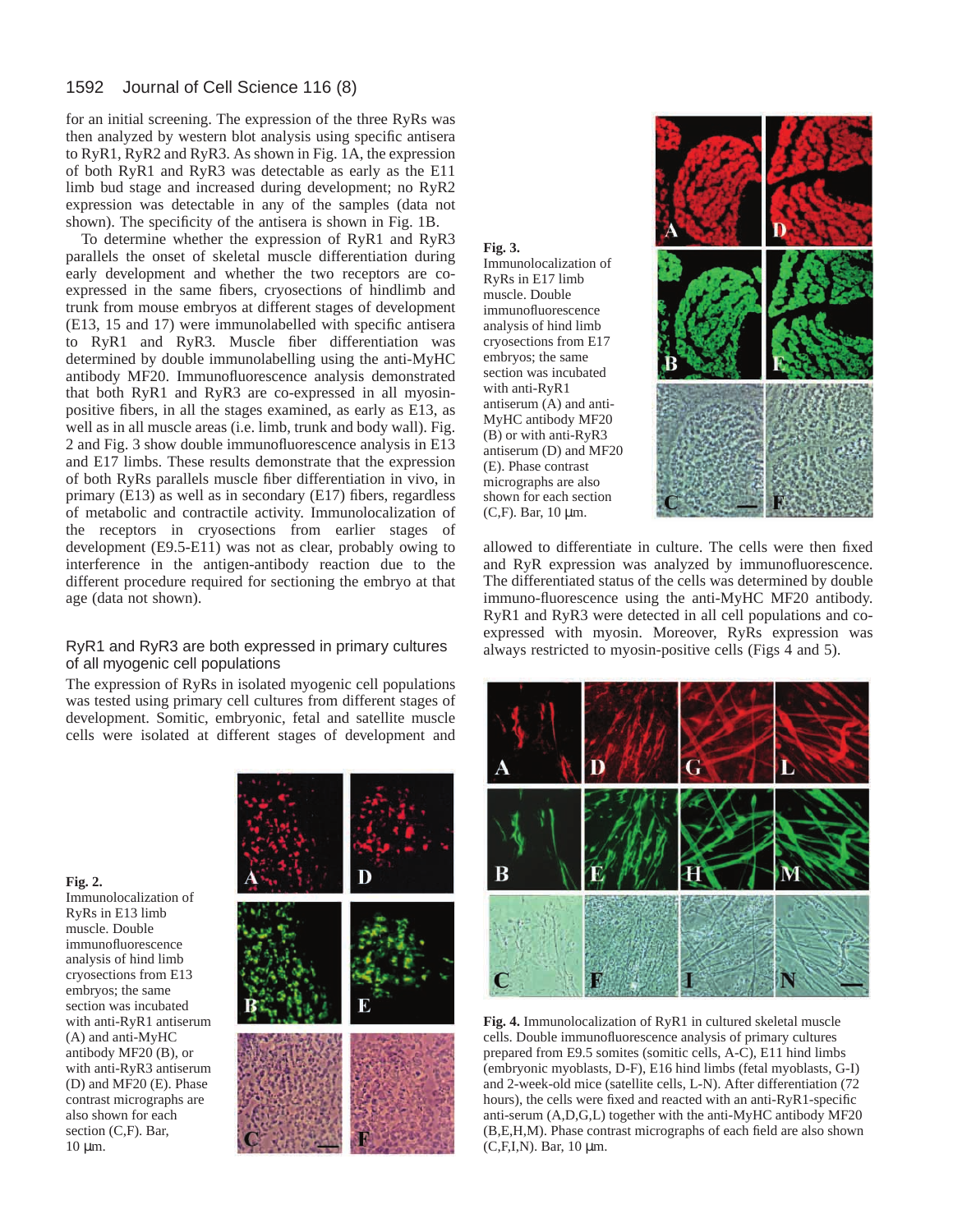

**Fig. 5.** Immunolocalization of RyR3 in cultured skeletal muscle cells. Double immunofluorescence analysis of primary cultures prepared from E9.5 somites (somitic cells, A-C), E11 hind limbs (embryonic myoblasts, D-F), E16 hind limbs (fetal myoblasts, G-I) and 2-week-old mice (satellite cells, L-N). After differentiation (72 hours) the cells were fixed and reacted with anti-RyR3-specific antiserum (A,D,G,L) together with the anti-MyHC antibody MF20 (B,E,H,M). Phase contrast micrographs of each field are also shown  $(C, F, I, N)$ . Bar, 10 µm.

Taken together, these data demonstrate that RyR1 and RyR3 are expressed in all myogenic populations (somitic-, embryonic-, fetal- and satellite-cell-derived myotubes) when myogenic differentiation occurs, regardless of the contractile activity of the derived muscle fibers; this demonstrates that during skeletal muscle development, RyRs expression starts long before the maturation of the neuromuscular junctions, which suggests a possible role for these receptors in the control of differentiation and morphogenesis in skeletal muscle in addition to their 'canonical' role in excitation-contraction coupling.

To better understand the kinetics of expression of RyRs during muscle cell differentiation, embryonic and fetal myoblasts were plated, and one dish was fixed every 12 hours until differentiation occurred. The cells were then analyzed by double immunofluorescence for the expression of RyRs and myosin. The results are summarized in Fig. 6. In embryonic myoblasts the onset of the expression of both RyRs parallels that of myosin, demonstrating that the expression of the receptors starts at the same time as expression of terminal differentiation markers. By contrast, in fetal myoblasts the expression of both receptors precedes that of myosin by 12-24 hours, thus starting during the initial phase of myogenic differentiation, before the expression of terminal differentiation markers. These results are compatible with a possible role for calcium release from ryanodine receptors during fetal myoblast differentiation.

To verify whether the expressed receptors are functionally active, intracellular calcium signalling of fetal and embryonal myoblasts was analyzed by fluorimetric analysis of cytoplasmic calcium concentration on Fluo 3 loaded cells. In order to evaluate the contribution of ryanodine and inositol 1,4,5 trisphosphate [Ins(1,4,5)*P*3] receptors to calcium



**Fig. 6.** Kinetics of expression of RyRs during differentiation of embryonic and fetal myoblasts in culture. The number of nuclei in RyR1- and RyR3-positive cells (plotted together, since both curves overlap) or in MyHC-positive cells in embryonic and fetal myoblasts in primary cultures were counted at each time point and expressed as a percentage of the total number of nuclei. At least 20 random microscopic fields were counted for each sample in three independent experiments. Triangles: embryonic myoblasts; circles: fetal myoblasts; filled simbols: RyRs; empty simbols: MyHC. Bars indicate s.d.

signaling in cultured myoblasts, cells were stimulated with the Ins(1,4,5)*P*3-generating agonist carbachol or with caffeine, a specific agonist of RyRs. Both embryonic and fetal myoblasts responded with a specific calcium rise after stimulation of either  $\text{Ins}(1,4,5)P_3$  or ryanodine receptors (Fig. 7). To better characterize the organization of intracellular calcium stores in fetal and embryonic myoblasts, we determined whether in these cells  $Ins(1,4,5)P_3$  and RyRs are localized on different or common stores. Stimulation with 10 µM carbachol induced a transient increase in the intracellular calcium concentration in both fetal and embryonic myoblasts. A second stimulation with carbachol failed to evoke a significant calcium signal. By contrast, addition of 40 mM caffeine to carbachol-stimulated cells was still able to evoke an increase in the intracellular calcium concentration (Fig. 7a,c). These results suggest that Ins(1,4,5)*P*3 and ryanodine-sensitive calcium channels regulate independent calcium stores in the cell populations analyzed. Similar results supporting the conclusion that  $\text{Ins}(1,4,5)P_3$  and ryanodine receptors regulate independent calcium stores were also obtained in experiments where cells were first treated with caffeine and later with carbachol (data not shown). Treatment with 300  $\mu$ M ryanodine completely abolished caffeine-induced calcium release in both embryonic and fetal myoblasts without affecting the release of calcium from  $\text{Ins}(1,4,5)P_3$ -sensitive channels (Fig. 7b,d).

## The activity of RyRs is required specifically for fetal myoblast differentiation

Primary culture systems allowed us to perform functional experiments that were mainly aimed at inhibiting the receptor activity. To this purpose, primary cultures of embryonic, fetal and satellite muscle cells were treated with  $100-300 \mu M$ ryanodine, an agonist of RyRs*,* which, at these concentrations, as expected, blocks calcium release through these channels (Fig. 7b,d). Cells were treated with ryanodine for different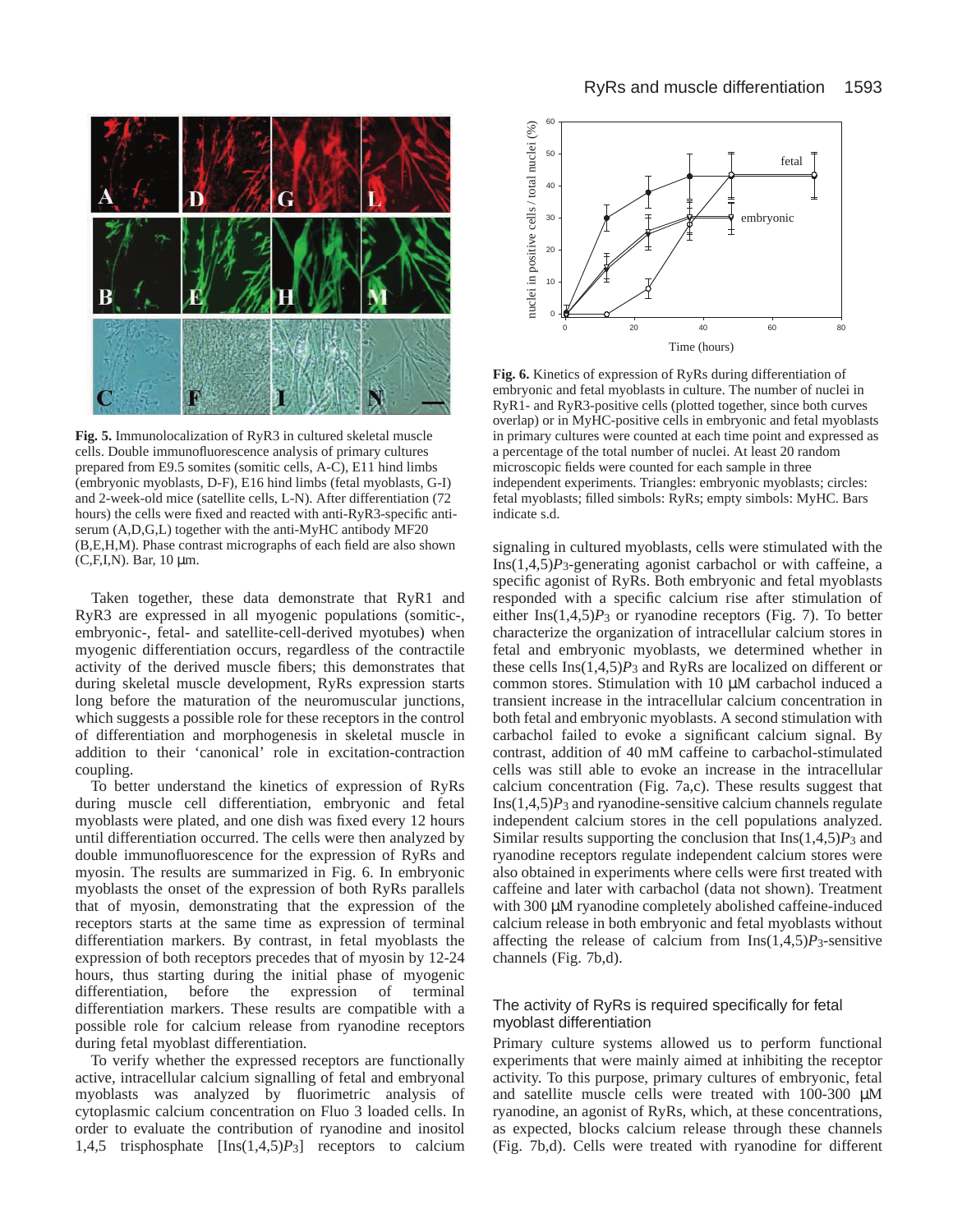



periods of time: during the proliferative phase (0-24 hours), during the initial phase of differentiation (24-48 hours) and after the onset of terminal differentiation (48-72 hours). At the end of the treatments, the medium was replaced with medium without ryanodine, the cells were allowed to differentiate before being extracted for protein preparation and western blot analysis. The expression of skeletal myosin, used as a differentiative parameter, was analyzed. The results show that treatment of embryonic myoblasts and satellite cells with ryanodine did not alter the expression of myosin at any of the

**Fig. 8.** Expression of muscle-specific markers in ryanodinetreated primary cultures. (A) Western blot analysis of protein extracts prepared from embryonic, fetal and satellite muscle cells, cultured for 72 hours in the absence of ryanodine (C) or treated with ryanodine (Ry) for the indicated time periods in culture. At the end of 0-24 hours and of 24-48 hours of treatment, ryanodine was removed and the cells cultured for an additional 48 and 24 hours, respectively. The blots were reacted with the anti-MyHC mAb MF20 and with the antimyogenin mAb F5D. An anti-tubulin antibody was used to normalize the blot. (B) RT-PCR analysis of total RNA isolated from fetal muscle cells cultured for 72 hours in the absence of ryanodine (C) or treated with ryanodine in the 24-48 hours time period in culture, after which ryanodine was removed and the cells cultured for the additional 24 hours. 100 ng of total RNA were reverse-transcribed and PCR-amplified using primers specific for MyHC, MyoD, myogenin and myf5, as indicated; by increasing the PCR cycles (over 30 cycles), an amplified product for MyHC becomes detectable also in ryanodine-treated cells (data not shown); primers specific for β-actin were used to normalize the reaction. The experiments shown here were performed using 100 µM ryanodine; same results were obtained using 300 µM ryanodine (data not shown).

treatment times tested (Fig. 8A). As western blot analysis could not be performed owing to the limited availability of somitic cells and the large heterogeneity of primary cultures from E9.5 somites, these cultures were treated with ryanodine, and differentiation was monitored by immunofluorescence analysis. Once again, no difference in the number of myosinpositive cells was detected in ryanodine-treated cells compared with control cells (data not shown). By contrast, when fetal myoblasts were treated with ryanodine in culture in the 24-72 hour time range, myosin accumulation decreased dramatically when compared with control cultures (Fig. 8A). When fetal

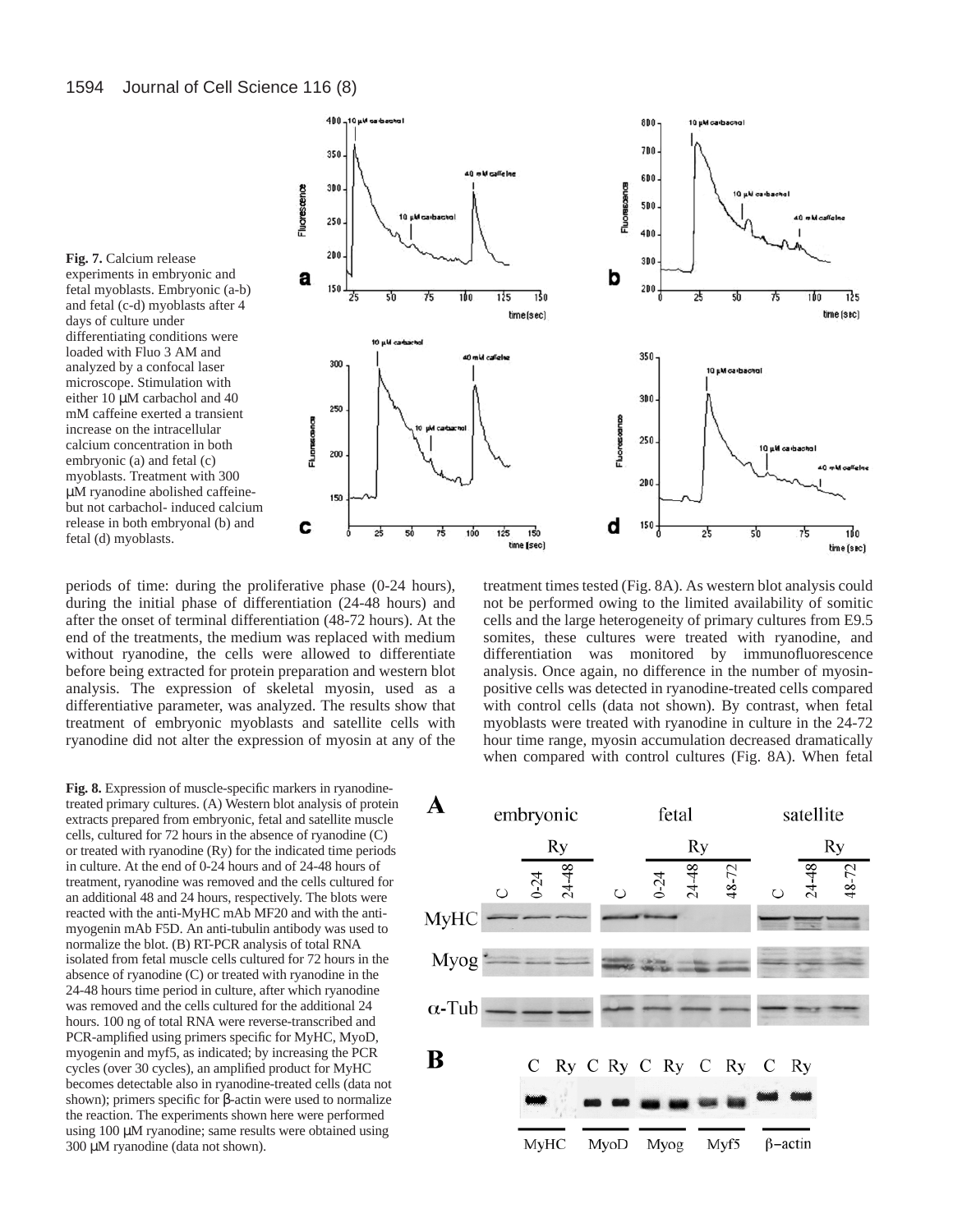myoblasts were treated with ryanodine during the initial 24 hours in culture (proliferative phase) and removed and the cells allowed to differentiate, no effect on the expression of myosin was detectable compared with control cells. This result may apparently contrast with the known irreversible binding of ryanodine to the RyR channels. However, although during this first 24 hours in culture, fetal myoblasts are accumulating RyRs (Fig. 6), it is conceivable that, after 24 hours in culture (thus after removal of ryanodine), new RyRs are continuously synthesized to reach their maximal expression. These new RyR channels may therefore substitute for the channels that have been blocked by previous exposure to high levels of ryanodine, and in this way functional RyRs could be again generated in fetal myoblasts after a ryanodine wash. Addition of ryanodine to fully differentiated myotubes (after 72 hours) did not alter the differentiated phenotype (data not shown). To verify whether the inhibition of terminal differentiation was due to the inhibition of muscle regulatory factors, the same blots were reacted with the anti-myogenin mAb F5D; the results indicated that ryanodine treatment did not affect myogenin expression, even in fetal myoblasts, although myosin expression was inhibited (Fig. 8A). To verify whether the expression of other muscle regulatory factors (MRFs) was affected by ryanodine treatment, total RNA was extracted from fetal myoblasts cultured for 72 hours in the absence of ryanodine or treated with ryanodine in the 24-48 hour time period in culture, and then cultured for the additional 24 hours. Total RNA was reverse-transcribed and PCR-amplified using primers specific for MyHC, MyoD, myogenin and myf5; primers specific for β-actin were used to normalize the reaction. Specificity of the



**Fig. 9.** Effect of ryanodine treatment on differentiation of fetal myoblasts in culture. Fetal myoblasts were prepared from MLC3F-*LacZ* E16 embryos and cultured for 72 hours. Ryanodine was added in culture during the 24-48 hour time period and then removed (C,D) or during the 48-72 hours time period (E,F). All cells were fixed at 72 hours in culture and stained for β-galactosidase activity. Untreated cells (A,B); cells treated with ryanodine during the 24-48 hour time period in culture (C,D); cells treated with ryanodine during the 48-72 hours time period in culture (E,F);  $\beta$ -galactosidase staining (A,C,E); phase contrast micrographs (B,D,F). Bar, 10 µm. The experiments shown here were performed using 100 µM ryanodine; the same results were obtained using 300 µM ryanodine (data not shown).

PCR products was verified either by digestion using an internal restriction site or by nested PCR using internal primers, as specified in the Materials and Methods section (data not shown). The expression of none of the MRFs examined was affected by ryanodine treatment, whereas, as expected, the expression of myosin was strongly inhibited (Fig. 8B). Allowing the PCR reaction to run for further cycles, an amplified product for MyHC was, as expected, also detectable in ryanodine-treated cells (data not shown). These results suggest that calcium release from RyRs is required for the expression of phenotypic differentiation rather than for commitment.

To verify whether the inhibition of myosin expression is due to transcriptional control, fetal myoblasts were prepared from transgenic mice carrying the nuclear *Lac-Z* reporter gene driven by the type 3 fast myosin light chain (MLC3F) promoter (Kelly et al., 1995; Buckingham et al., 1998). Therefore, the transcription of the gene can be easily identified by in situ βgalactosidase staining on fixed cells. Fetal muscle primary cultures from the MLC3F-*LacZ* mice were treated with ryanodine during the 24-48 hour or the 48-72 hour time periods in culture. At the end of the treatment period, the medium was replaced with fresh medium without ryanodine, and the cells were allowed to differentiate before being examined for β-galactosidase staining as well as for the formation of multinucleated myotubes. Fig. 9 shows that no nuclear βgalactosidase staining and no formation of multinucleated myotubes was detectable when the cells were treated during the 24-48 hour time period in culture (Fig. 9C,D) when compared with control cells (Fig. 9A,B). When the cells were treated during the 48-72 hour time period in culture, very faint β-galactose staining was detectable in thin oligo-nucleated myotubes (Fig. 9E,F). As expected, no difference in βgalactosidase staining or formation of myotubes was detected in embryonic myoblasts, somitic or satellite cells (data not shown).

Taken together, these results indicate that the activity of RyRs, as inferred from treatment with blocking concentration of ryanodine, is required in fetal myoblasts for terminal differentiation to occur, but not in somitic, embryonic or satellite muscle cells. Moreover, in fetal myoblasts, this activity appears to be required during the initial steps of differentiation (24-48 hours) after withdrawal from the cell cycle, for the transcription of genes typical of terminal differentiation.

## **Discussion**

The data presented in this paper are consistent with a role for calcium release through RyRs during development of skeletal muscle in mammals. RyR1 and RyR3 are both expressed very early during skeletal muscle development in mammals (as early as E9.5 embryos for somitic cells), and their expression parallels that of muscle-specific markers (i.e. skeletal myosin). Moreover, calcium release experiments indicated that in both embryonic and fetal myoblasts both Ins(1,4,5)*P*<sub>3</sub> and RyRs are functionally present and appear to be located in separated calcium stores. In both cell populations, treatment with high levels of ryanodine blocks the activity of RyRs, in agreement with the known irreversible block of RyR channels induced by high concentration of ryanodine (Berridge et al., 2000). This provides direct evidence that the RyR channels observed early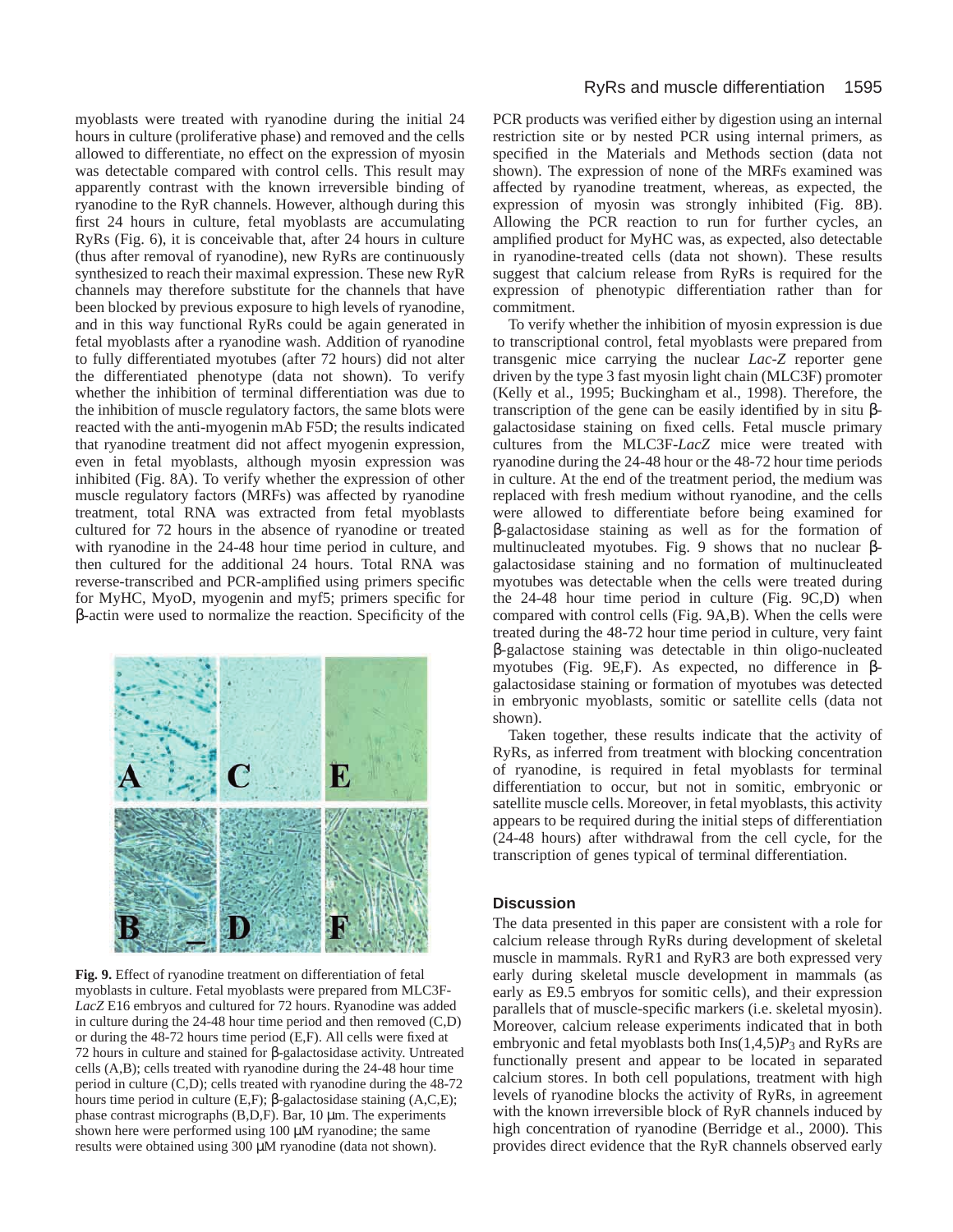in muscle development are indeed functional ryanodinesensitive calcium channels. However, the activity of RyR channels appears to be required specifically for fetal myoblasts differentiation. In fact, high concentrations of ryanodine inhibit differentiation of fetal myoblasts but do not interfere with differentiation of somitic, embryonic or satellite cells. These results suggest a specific role for calcium release during the second (fetal) wave of myogenesis, which contributes to the building of the definitive muscular mass.

The fact that RyR1 and RyR3 are expressed very early during development, when neuromuscular junctions are not formed yet, suggests that they are activated through a CICR mechanism. In fact, acetylcholine receptor activity and maturation of the neuromuscular junction and triad occur in late fetal and peri-natal developmental stages. Although the main receptor involved in CICR may be RyR3, the data reported in this paper suggest that RyR1 also acts through the same mechanism, as has been recently demonstrated in neonatal muscle (Yang et al., 2001).

The most important finding in this paper is that calcium release through RyRs appears to be essential for differentiation of fetal myoblasts, the population of muscle cells responsible for the second wave of differentiation during development. In fact, treatment with ryanodine does not impair the expression of skeletal myosin (a differentiation marker) in somitic, embryonic or satellite muscle cells but does significantly inhibit the formation of multinucleated myotubes as well as the expression of skeletal myosin in fetal muscle cells. This inhibition appears to act at the transcriptional level, as demonstrated by the decrease in β-galactosidase-positive nuclei in fetal myoblasts isolated from transgenic mice carrying *Lac-Z* driven by the MLC3F promoter. It is noteworthy that, although in embryonic myoblasts the expression of RyR1 and RyR3 appears together with the expression of myosin, in fetal myoblasts it precedes myosin expression by about 12 hours, thus supporting the proposed model for a fetal specific requirement of these receptors for myosin expression. This result may be relevant for the resulting phenotype in the RyR1-knockout and RyR1/RyR3-double knockout mice: in fact, since differentiation of fetal myoblasts, which occurs in secondary myogenesis, is responsible for the building of the bulk of skeletal muscle mass, the reduction in muscular mass in these animal models may be due, at least in part, to the lack of fetal myoblast differentiation.

The experiments reported also indicate that the mechanisms regulating calcium entry and calcium release can be specific for different myoblast populations. Different groups have reported that muscle differentiation can be inhibited by lowering extracellular calcium concentration (Friday et al., 2000), by addition of EGTA (Morris and Cole, 1979), by using inhibitors of L-type calcium channels or by depleting intracellular calcium stores (Seigneurin-Venin et al., 1996). Calcium transients are required for differentiation and myofibrillar assembly in embryonic *Xenopus* myocytes (Ferrari et al., 1996; Ferrari et al., 1998; Ferrari and Spitzer, 1999). However, the molecular mechanisms through which calcium regulates muscle differentiation are still unknown. Moreover, the possibility that these molecular mechanisms may be specific for different myogenic cell populations has never been addressed.

Many recent reports have focused on the role of calcineurin,

a calcium-dependent phosphatase and its downstream transcription factors NFATs in skeletal muscle development and differentiation (Musaro et al., 1999; Friday et al., 2000; Kegley et al., 2001). Calcineurin is required for myogenin expression in human satellite cells, as well as in muscle cell lines, through an NFAT-independent mechanism (Friday et al., 2000). However, our data show that in ryanodine-treated fetal myoblasts, the expression of myogenin, as well as that of MyoD or myf5, is not inhibited even though differentiation is impaired. Moreover, cyclosporine, a calcineurin inhibitor, does not inhibit differentiation of fetal myoblasts (A.P. and M.B., unpublished). Taken together, the data reported in this paper suggest that calcium release from RyR channels is not directly involved in calcineurin activity, at least in this cell system, and that this mechanism is required for biochemical differentiation of fetal myoblasts, although not for commitment. Therefore, multiple calcium-dependent pathways can be activated during the various phases of myogenesis and during differentiation of different myogenic populations.

Calcium release represents a general mechanism for the control of differentiation and development through multiple calcium-dependent pathways (Berridge et al., 2000). Given the phenotype of the RyR1-knockout and of the RyR1/RyR3 double-knockout mice, the data reported here strongly suggest that the reduction of muscular mass observed in these mice may result from an impairment of secondary (fetal) myogenesis. Future work will be necessary to better define the mechanisms responsible for defective skeletal muscle development in these knockout models and the downstream mechanisms by which the activity of RyRs may regulate these events.

We thank D. A. Fischman, W. E. Wright and M. Buckingham for providing antibodies and mice, M. I. Senni for excellent assistance and G. Cossu for critical reading of the manuscript. We also thank Lewis Baker for reviewing our English usage in the manuscript. This work was funded by grants from Telethon (to M.B. and to V.S.), MURST (to M.M. and to V.S.), ASI (to M.M. and to V.S.) and by Centro di Eccellenza BEMM (Molecular Biology and Medicine).

#### **References**

- **Bader, D., Masaki, T. and Fischman, D. A.** (1982). Immunochemical analysis of myosin heavy chain during avian myogenesis in vivo and in vitro. *J. Cell Biol.* **95**, 763-770.
- **Barone, V., Bertocchini, F., Bottinelli, R., Protasi, F., Allen, P. D., Franzini, A. C., Reggiani, C. and Sorrentino, V.** (1998). Contractile impairment and structural alterations of skeletal muscles from knockout mice lacking type 1 and type 3 ryanodine receptors. *FEBS Lett.* **422**, 160-164.
- **Berridge, M. J., Lipp, P. and Bootman, M. D.** (2000). The versatility and universality of calcium signalling. *Nat. Rev. Mol. Cell Biol.* **1**, 11-21.
- **Bertocchini, F., Ovitt, C. E., Conti, A., Barone, V., Scholer, H. R., Bottinelli, R., Reggiani, C. and Sorrentino, V.** (1997). Requirement for the ryanodine receptor type 3 for efficient contraction in neonatal skeletal muscles. *EMBO J.* **16**, 6956-6963.
- **Buckingham, M., Kelly, R., Tajbakhsh, S. and Zammit, P.** (1998). The formation and maturation of skeletal muscle in the mouse: the myosin MLC1F/3F gene as a molecular model. *Acta Physiol. Scand.* **163**, S3-S5.
- **Conti, A., Gorza, L. and Sorrentino, V.** (1996). Differential distribution of ryanodine receptor type 3 (RyR3) gene product in mammalian skeletal muscles. *Biochem. J.* **316**, 19-23.
- **Cossu, G. and Molinaro, M.** (1987). Cell heterogeneity in the myogenic lineage. *Curr. Top. Dev. Biol.* **23**, 185-208.
- **Cossu, G., Molinaro, M. and Pacifici, M.** (1983). Differential response of satellite cells and embryonic myoblasts to a tumor promoter. *Dev. Biol.* **98**, 520-524.